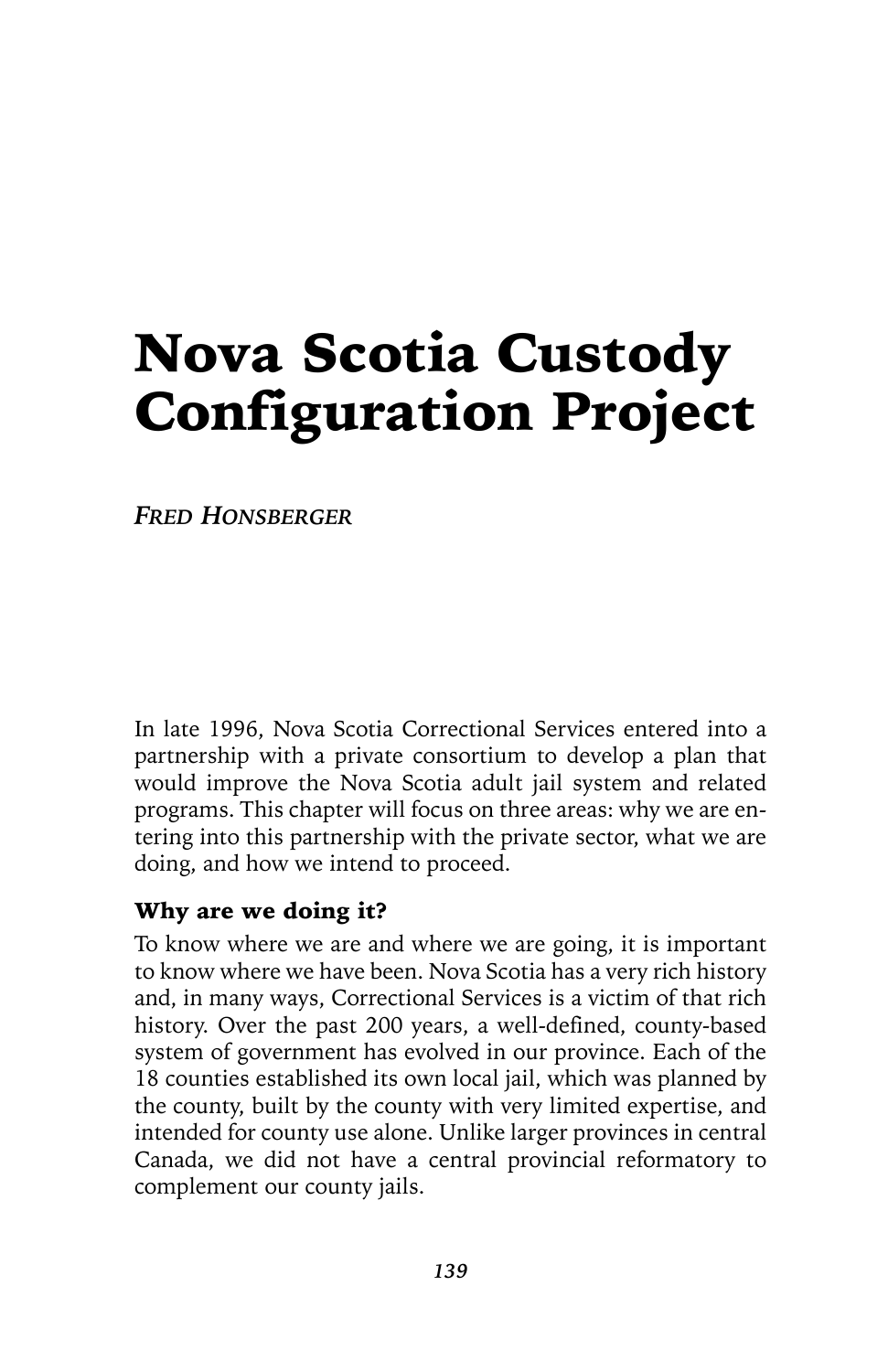George Sinclair, our first Inspector for Penal Institutions, wrote in his first report of 1901 that a provincial reformatory should be built because of the inadequacy of the county jail system. He noted a lack of essential services, deficiencies in safety and security, the idleness of the inmates, and overall lack of expertise in the management of the county jails. He made a similar recommendation in each of his reports, until his final report in 1913, in which he requested, in frustration, that if a provincial reformatory could not be built, the Province should at least upgrade the existing county jail system.

Twenty years passed. In 1933, a Royal Commission on Jails was established. The Commission travelled to Ontario and New England and returned with further recommendations for the establishment of a provincial reformatory, citing the same reasons that George Sinclair had reported 30 years earlier. The Royal Commission's report was not acted upon.

Twenty-five years passed. Nova Scotia's government sought the advice of the province of Ontario and requested that Mr. Leo Hackyl, who subsequently served as deputy minister of Corrections for Ontario, conduct a study of the size, type, and number of jails needed in Nova Scotia. Mr. Hackyl made recommendations similar to those contained in the Royal Commission's report and the reports of the first Inspector. Again, no action was taken; the county jails persisted. A number were replaced by the counties but, again, these newer facilities were intended for county use only.

In 1979, Corrections developed a master plan that recommended that the Province assume responsibility for the county jails, an action that had been taken many years earlier in other provinces. This became a reality in 1986, primarily because the counties could no longer afford to operate their facilities consistent with the fire marshal's requirements, life-safety standards, and security requirements as determined by the inspector of Penal Institutions.

One of the conditions of the provincial takeover was that the Province assume all existing staff and facilities without change. Following takeover, facilities were upgraded to meet fire standards and training was provided to staff. In 1989, a further master plan proposed a realignment of facilities into three regions. In addition, it was suggested that remand and short-term inmates be placed in detention centres while long-term offenders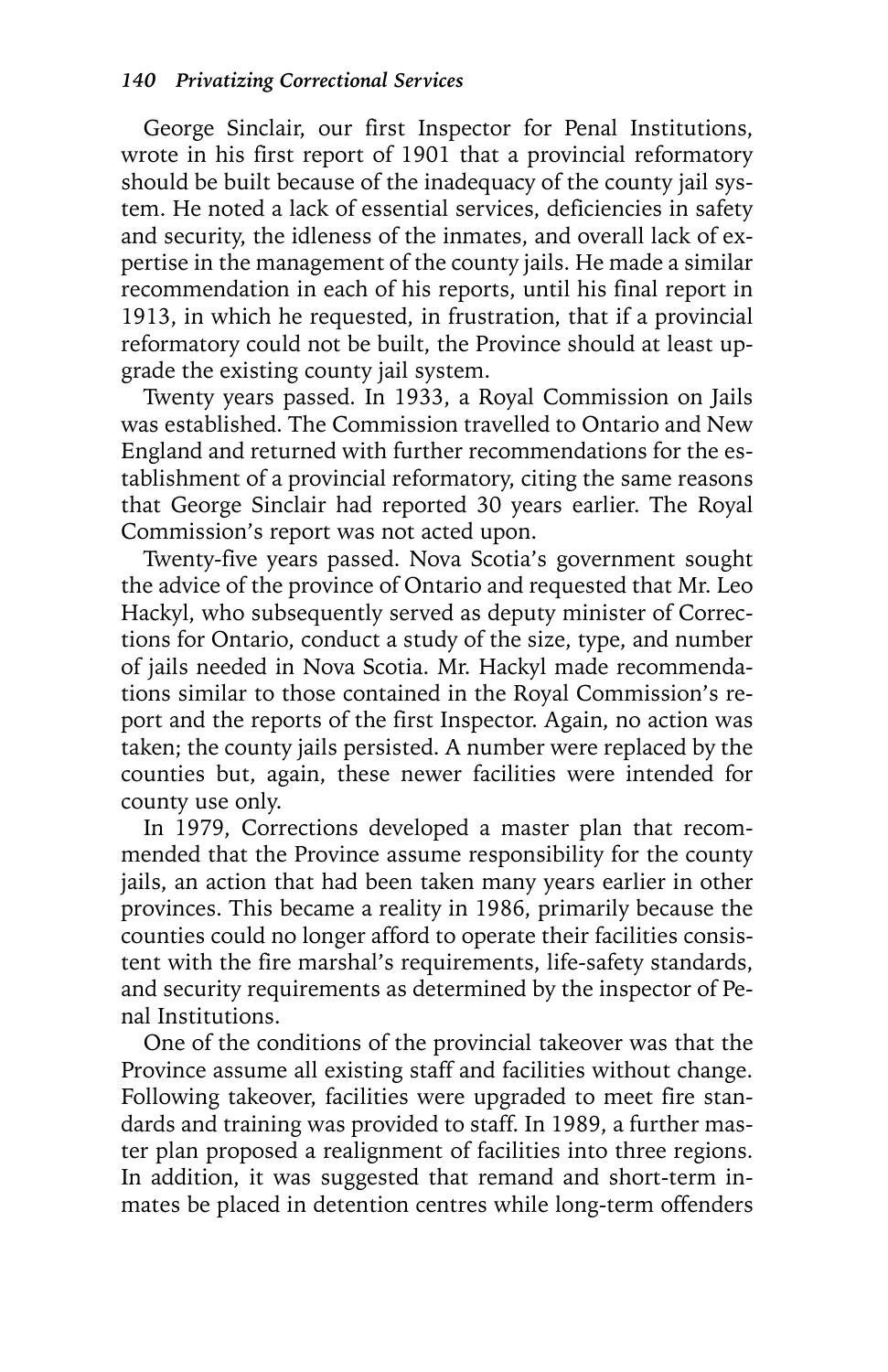who required programs would be placed in correctional centres. New construction was proposed for Halifax to replace the nonfunctional Halifax Correctional Centre. Although this plan was accepted in principle by Cabinet, it fell victim to the downturn in the economy: additional resources sufficient to meet the requirements of the master plan were not available.

Between 1970 and 1990, 9 of the 18 Nova Scotia jails closed due to fire damage, failure to meet standards, and restraint. Nine remain today and with them there are many problems such as the following.

- (1) Concern about inmates' safety and security as 58 percent of the bed space is dormitory, which is difficult to supervise, where inmates are vulnerable, and which cannot be "locked down." In addition, dormitory and cell-block areas are poorly laid out, having blind-spots that hamper supervision. Special categories of inmates—those under remand, protective custody, intermittent sentences, and daily release; those who are mentally ill or who have special medical needs; and federal inmates who are pending appeal or transfer to penitentiary—cannot be separated effectively.
- (2) Capacity is insufficient. In Nova Scotia, facilities are not allowed to exceed 100 percent capacity and, for this reason, intermittent custody and other sentenced inmates are released to house arrest earlier than normal for administrative reasons. In our view, this action erodes the order of the court.
- (3) Facilities lack programs and useful activity due to physical layout and lack of program staff. In addition, health care services are inadequate.
- (4) Much of the inadequacy in our programs can be explained by the fact that a relatively small inmate population of 550 is dispersed among nine institutions, creating duplication in all areas of operation. Given that 80 percent of our operating costs are for staff and that a high staff-to-inmate ratio is required, the institutions are costly to operate.
- (5) In Nova Scotia, the environment in which our staff are required to work is inadequate for many reasons. This environment is a partial factor in high stress levels, absenteeism, and related costs.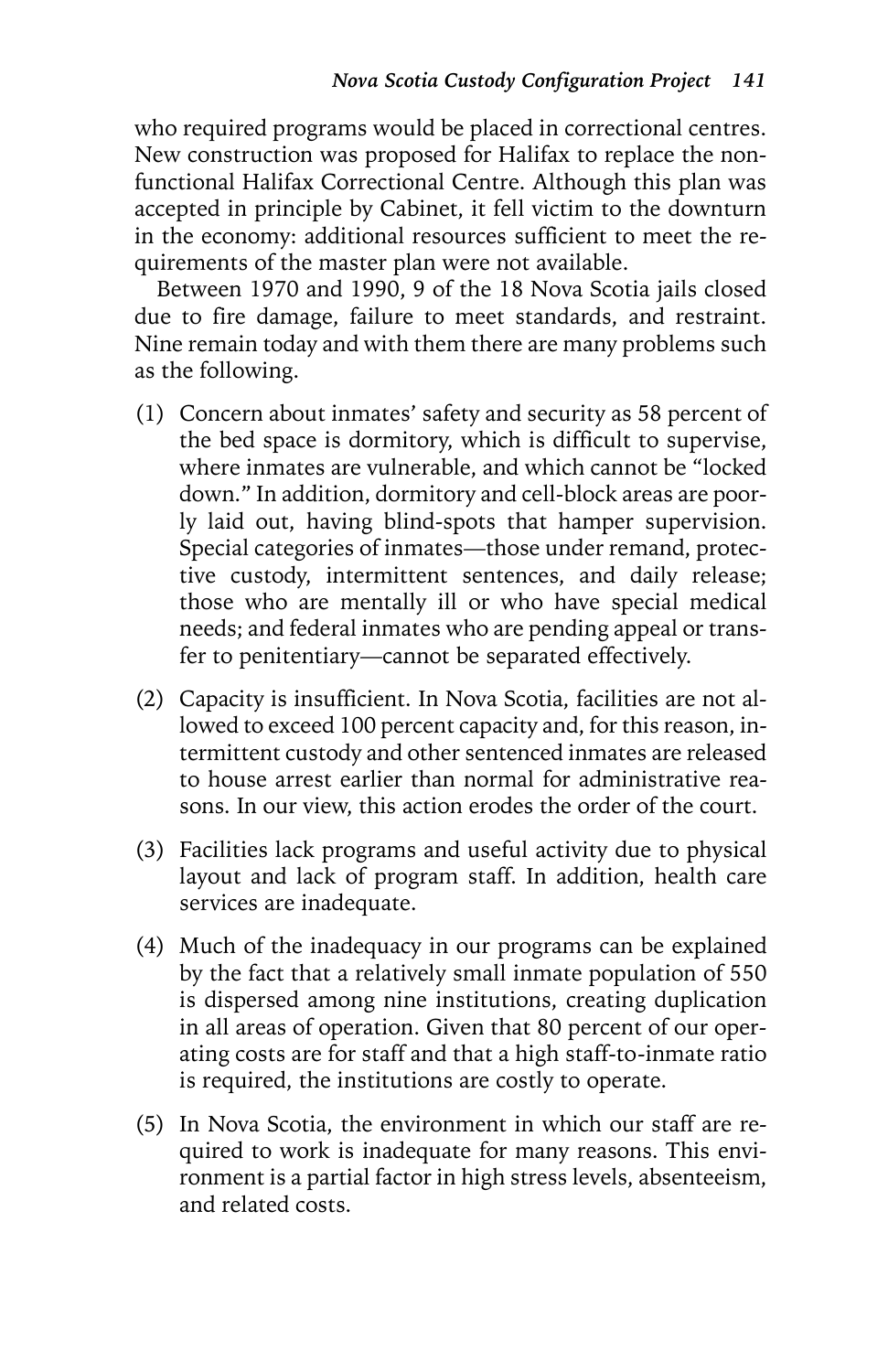In Nova Scotia, as in other provinces, the inmate profile in the 1990s is different than it was in the 1970s. The inmate population is aging; inmates are admitted for more violent offences; they commit more violent acts while in custody and the traditional "inmate code" is either breaking down or shifting, thereby decreasing loyalty within the inmate population and increasing the need for protective custody.

Increased mobility within the province and between jurisdictions has reduced the ability of correctional officers to know inmates and supervise offenders based on long-term, established relationships as they did in the days when the county-based system flourished. Today's environment is further complicated by alcohol and drug abuse and the cross addiction of inmates, and an increased tendency on the part of inmates to bring contraband drugs into correctional institutions.

### What are we doing?

Because of this situation, we approached the provincial government in March 1995 with a plan to modify our custody configuration. The plan was not accepted because it would have cost more than we are spending today. At that time, the government had commenced a 4-year budget-control plan that would reduce provincial expenditures by 12.5 percent by fiscal year 1997/98. To suggest that we spend more money was like trying to paddle a canoe up a waterfall.

Recognizing our need and the importance of taking corrective action for our jails, the government directed us to adopt a solution-based process to solve our problem and asked us to consider the Cooperative Business Solutions (CBS) approach, which had been used previously by the Province to upgrade a treacherous 30-mile stretch of the Trans-Canada Highway on the north shore of the province and by the department of Education for the construction of a high-technology school on a lease-back arrangement.

For a number of weeks, we in Correctional Services were in an awkward situation. We had a clear idea of what we had to do to correct our problem and we favoured the traditional approach of conducting an internal review, issuing a Request for Proposals, and commencing work with architects. A solution-based process seemed unnecessary. After talking to representatives of other government departments, however, we became comfortable with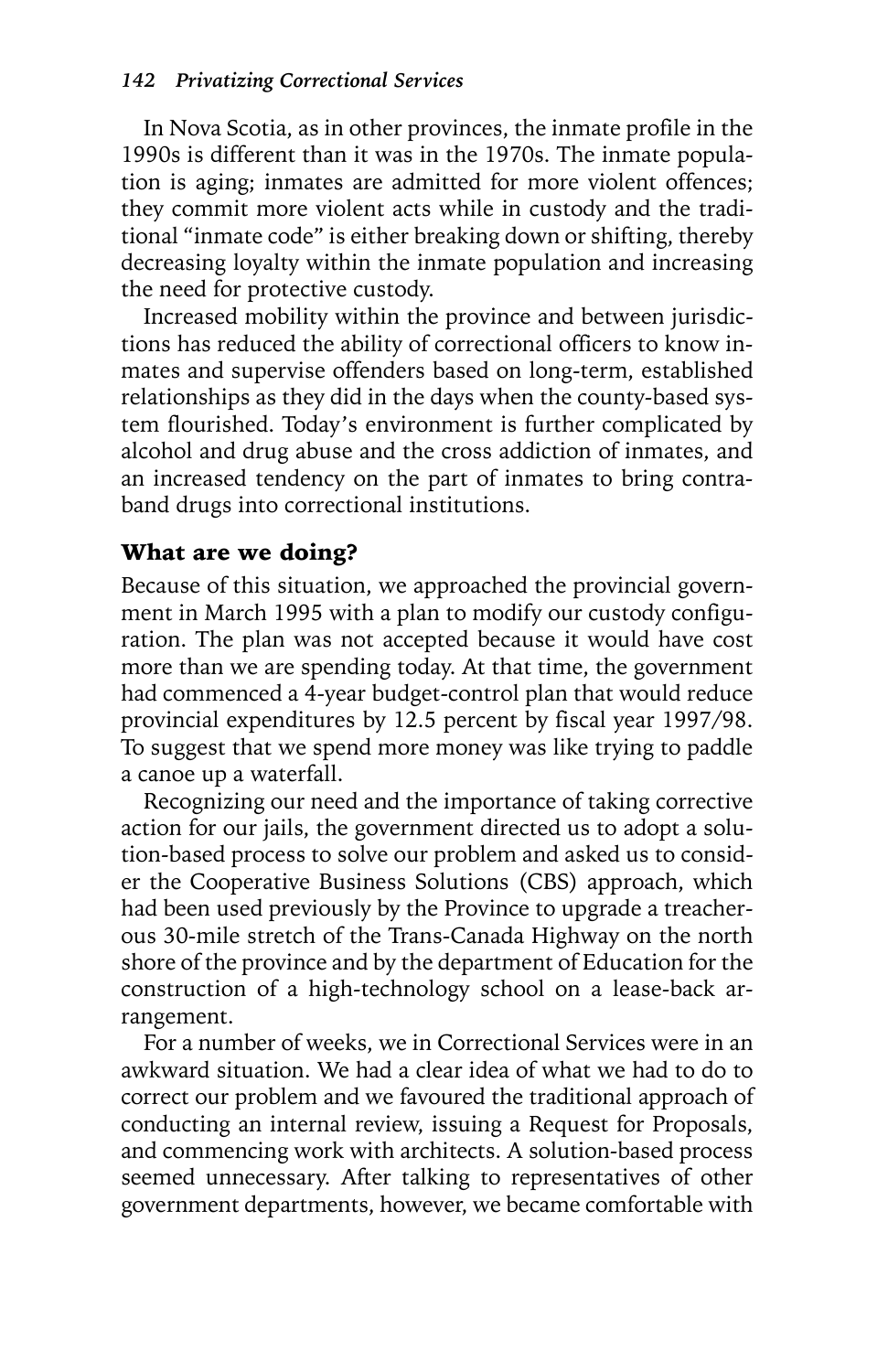the CBS process, which seemed able to produce results that would not be achievable if we tackled the problem on our own. For my part, perhaps one of the most compelling reasons for accepting the CBS process was that, after 30 years of involvement in correctional services, I had come to the conclusion that I had fewer answers than I did 25 years earlier.

Fifteen years ago, when a small jurisdiction like Nova Scotia embarked on a major planning exercise in corrections, we sought the assistance of larger jurisdictions that had more experience in design work and alternative styles of operation. Although this bilateral assistance was always graciously provided and useful, it was limited by the outreach of that jurisdiction. During the past 10 years an international body of knowledge has emerged, which is much more accessible than it was in previous years. Professional organizations such as the American Correctional Association with its many manuals and standards documents, architectural firms and suppliers that work on prisons internationally, and financial institutions can all provide us with advice that is not available on a simple bilateral basis. Private operators have aggressively sought out innovative and cost-effective ways of providing security and effective program services in well-designed facilities and, whether or not we choose to operate our institutions on a private basis in whole or in part, their advice should be sought.

As time passed, we saw that the CBS process would provide us with the greatest opportunity for creativity in the development of our new system. For those who are not familiar with how the CBS process works, I will explain by way of an analogy. Pretend that you live on one side of a river and you need to get to your work on the other side of the river. The river is fastflowing most of the year, which prevents crossing, although it dries up for one month in the summer and freezes over for two months in the winter, when you can cross. The traditional response to this dilemma would be to identify the need for a bridge, hire an architect to prepare plans, and issue a request for proposals for construction of the bridge. Using the CBS process, you approach your objective differently. You clearly identify your problem in writing and identify the constraints the time allowed to get to work, limited funds, and so on within which you have to work. You document your problem in a Call for Proposals (similar to an enhanced Request for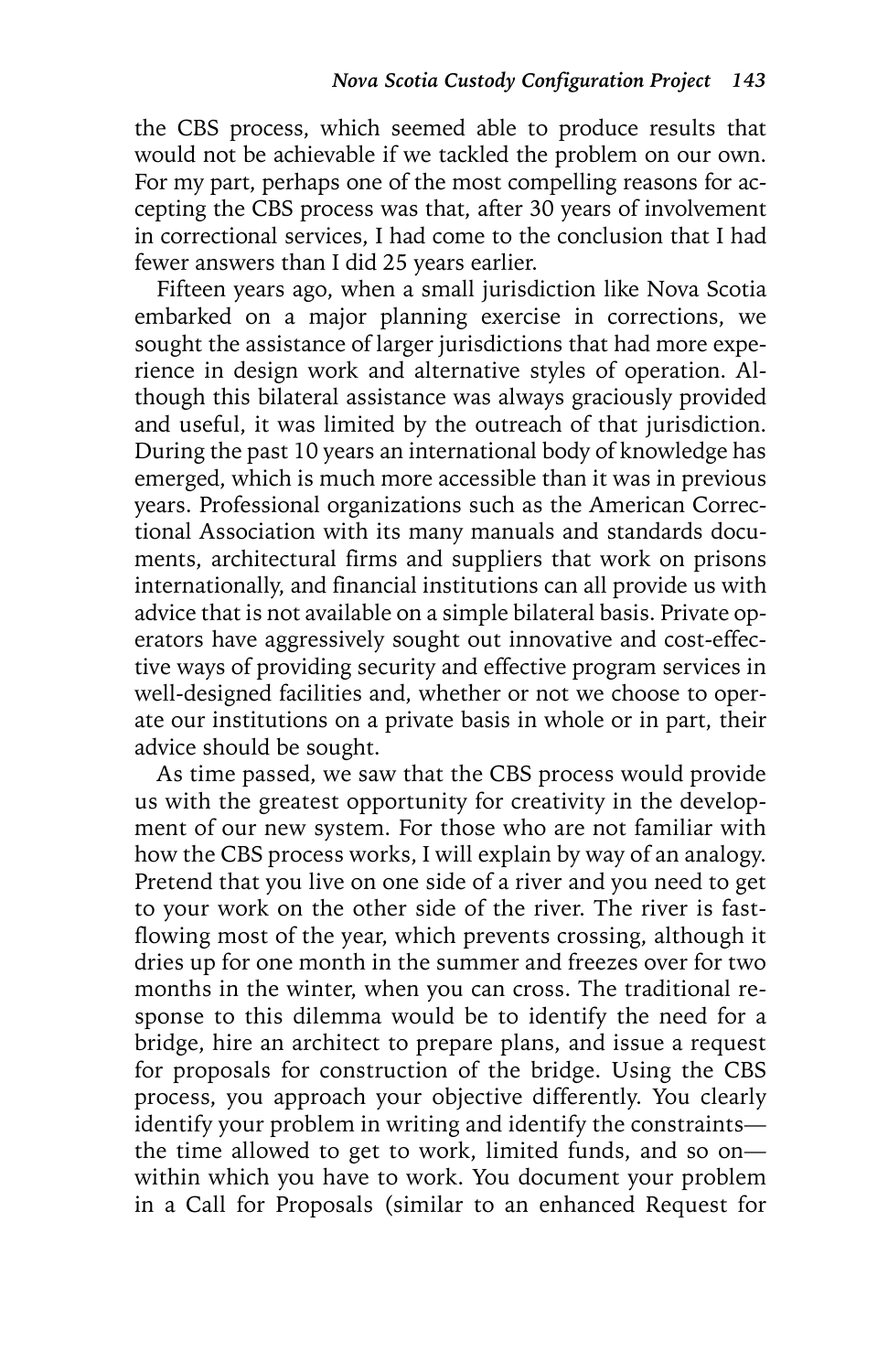Qualifications), hold a bidders' conference, and make your document public. Consortia consisting of architects, planners, financial institutions, construction companies, and so on would be formed with the expertise to work with you to resolve your river problem. Although you had originally thought that a bridge would be appropriate, you may find that a bridge, a hovercraft, a tunnel, or a hot air balloon would be appropriate or, indeed, that as a result of computer technology you could work out of your home and would not have to travel across the river at all. The CBS process promotes creativity and links planners, architects, construction workers and operators together as the project progresses.

In Nova Scotia, we hired a consultant group represented by Jim Robinson and Gordon Kyle to guide us through the CBS process, including the preparation of the Call for Proposals, the bidders' conference, the written and oral evaluation processes, and the debriefing of unsuccessful bidders. A bidders' conference was held in Halifax in February 1996, and about 45 representatives of companies from across Canada and the United States attended. At the bidders' conference, we provided a briefing that outlined the scope of our project and our 5 objectives as follows:

- (1) to provide institutions that are safe and secure for the protection of inmates, staff and the public;
- (2) to establish the right number of beds of the right type (our preference is for single-bed cells) at the right location in the province;
- (3) to provide activity for as many inmates as possible while in custody, and basic habilitative programs to reduce recidivism;
- (4) to provide a safe, healthy, working environment for staff;
- (5) to achieve the four objectives above within existing budget restraint policies.

Six consortia formed to bid on our project and four were eliminated during a week-long written evaluation exercise that was conducted in March 1996. Oral evaluations were held in late April of 1996 and one consortium was finally selected. This consortium works in partnership with a team staff from the Nova Scotia government.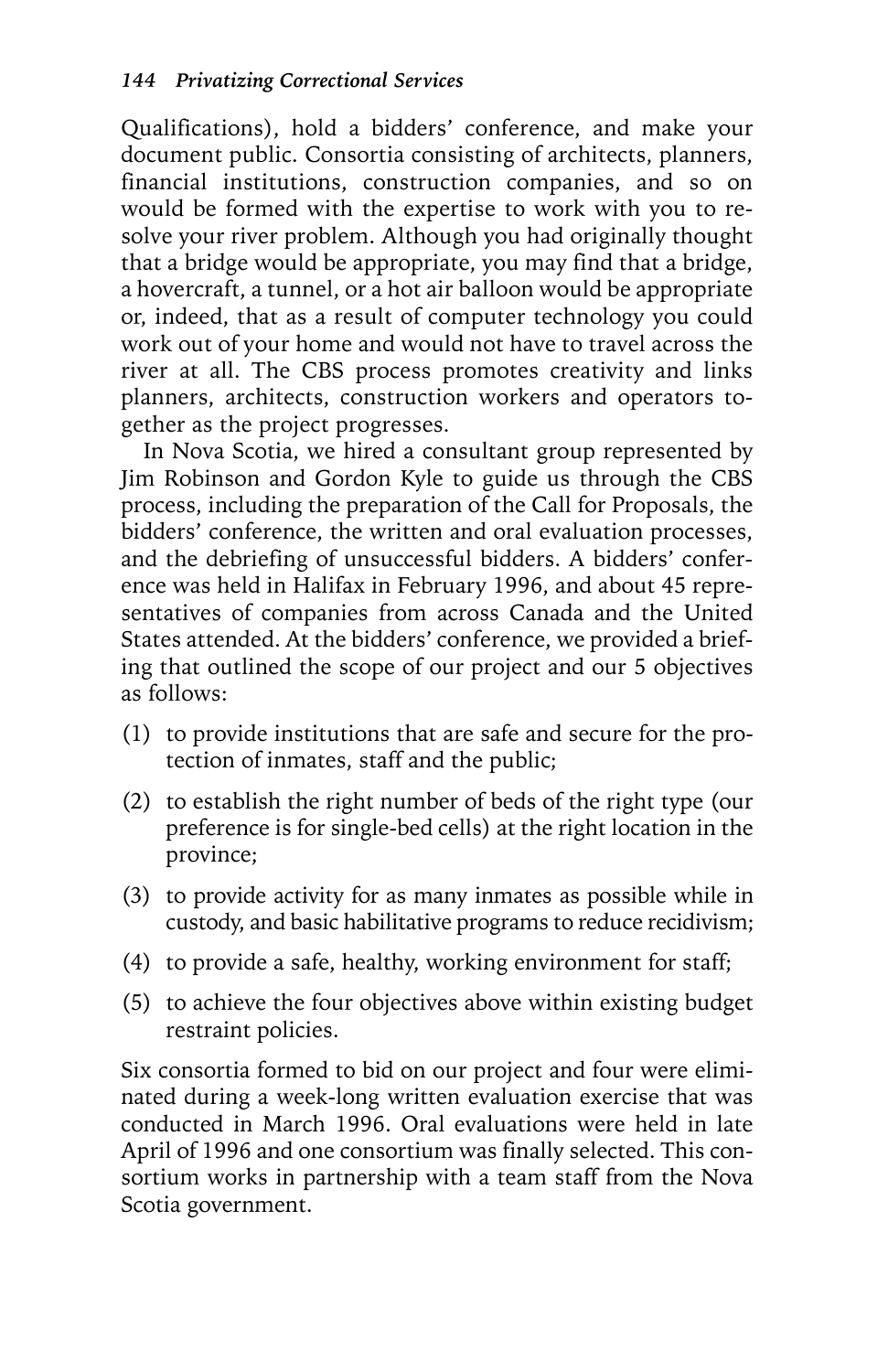#### How do we intend to proceed?

I would anticipate that the flow of our working relationship will be as follows.

*Planning phase.* We will consider a broad range of issues such as demographics, court requirements, location and condition of existing facilities, and offender typology (*e.g*., sentence lengths, previous records, security level, and sentencing patterns).

We will look at alternatives to incarceration. Traditional options such as electronic monitoring, intensive supervision, probationattendance centres, and community-based work programs will be assessed. Meetings will be held with a broad range of individuals including our existing staff, the judiciary, barristers' society, chiefs of police, and community groups.

During this phase, we will identify the appropriate number, type, and location of beds required in Nova Scotia and the program services that should be offered at these locations.

*Design phase.* Facilities will be designed consistent with our objectives to provide safety and security in single cell accommodation.

*Staffing phase.* Position requirements for correctional officers, either full-time or part-time, and staff functions will be identified, in addition to shift schedule options and overall person-year requirements. During this phase, there will be discussion with the Nova Scotia Government Employees' Union (NSGEU) and staff in order to identify the most cost-effective and responsible staffing pattern that can be developed within our existing budget. Comments and suggestions will be invited from the NSGEU during this phase.

*New configuration.* Through this process, existing institutions will close, some facilities may be retrofitted, and new construction may occur. Essential to the success of this process is the maintenance of a very close working relationship with existing staff and the Correctional Officers' Union to ensure that a wellthought-out plan is developed for the gradual transferring and retiring of staff, who must be made aware, well in advance of any changes, that their jobs will be affected in a specific way and that the government and their union will respond to the situation.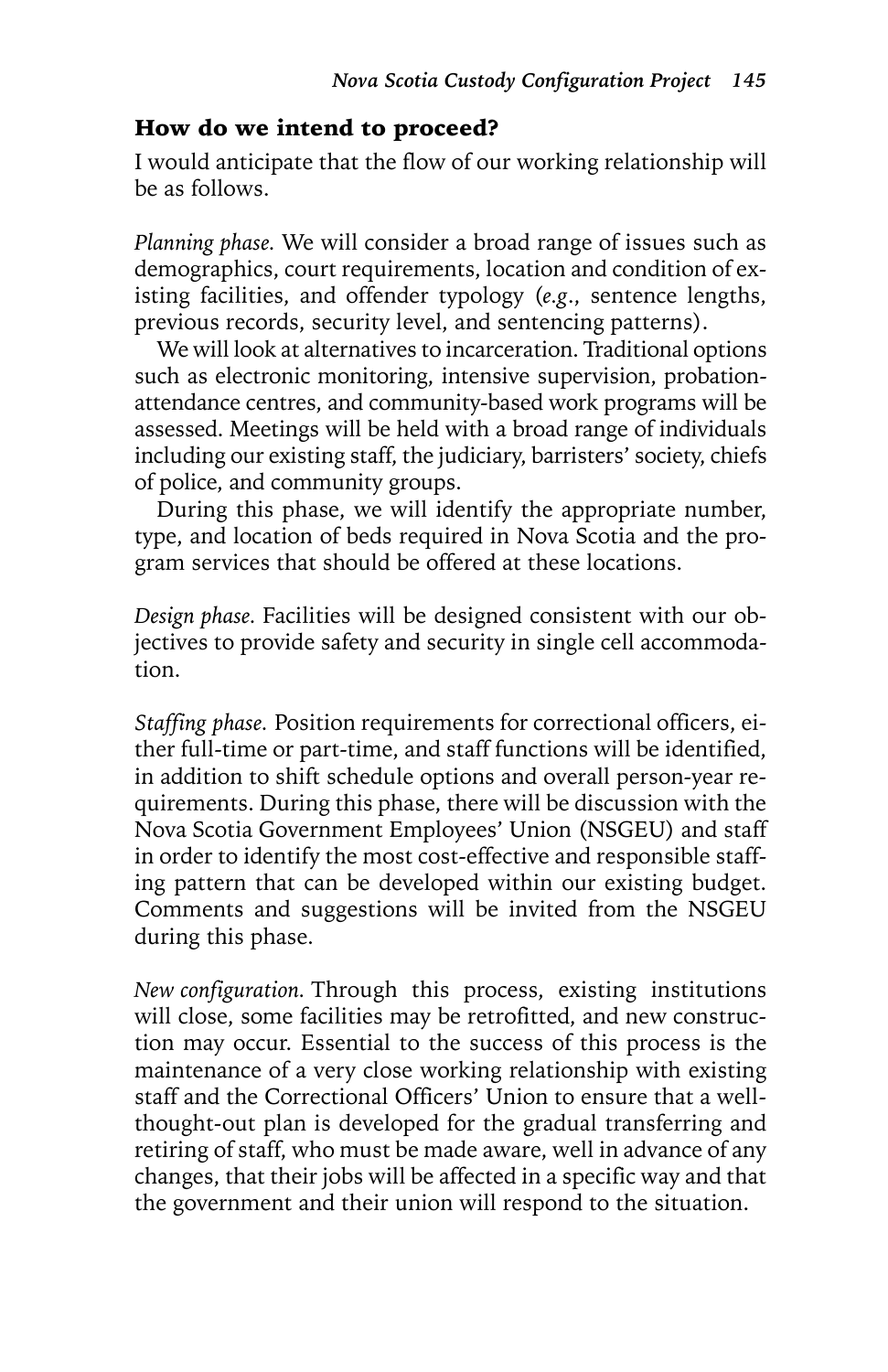*Construction* A critical path for construction will be developed to minimize the impact upon the numbers of beds available and upon programs for offenders. Cost control will be an important feature of this schedule.

*Operations* Nova Scotia politicians and correctional administrators have consistently held the view that a public, rather than private, operation would be preferable in Nova Scotia. We also are convinced that the private sector can do a credible job in operating institutions and we would not shy away from the private-sector option if it is the only avenue available to achieve our 5 objectives.

It is important to emphasize the range of possibilities that exists with respect to privatization. That term normally conjures up only images of private security. Numerous options are available, however, including privatization of services such as provision of food, maintenance, habilitative programs, education, and work activity. Privatization at varying levels could occur in one or two, or in all institutions, or in none.

Further, we intend to give the NSGEU the time and assistance required to consider their options and to make adjustments and recommendations that will keep operations in the public sector. If the private sector is to assume responsibility for all operations including security, the province will be mindful of the needs of its employees as it develops a contractual arrangement with the private sector. It is important to stress that any hardship that may be experienced by staff as a result of private-sector operations will not be the fault of the private sector but of government, as the government is ultimately the body that will dictate the final terms of the contract. Every item that is requested, however, must be paid for and costed out, including the fair profit margin that would be available to the private operator. There is also the possibility that the private operator may make an attractive offer to the union—an offer that could not be met within the existing constraints on government spending—and that the private sector may allow the existing union to represent staff under a new private contract arrangement—an outcome that would be consistent with the relations between management and labour in the Canadian environment.

## Conclusion

There are endless possibilities for our future operating arrangement; the only certainty is that it will be different from what it